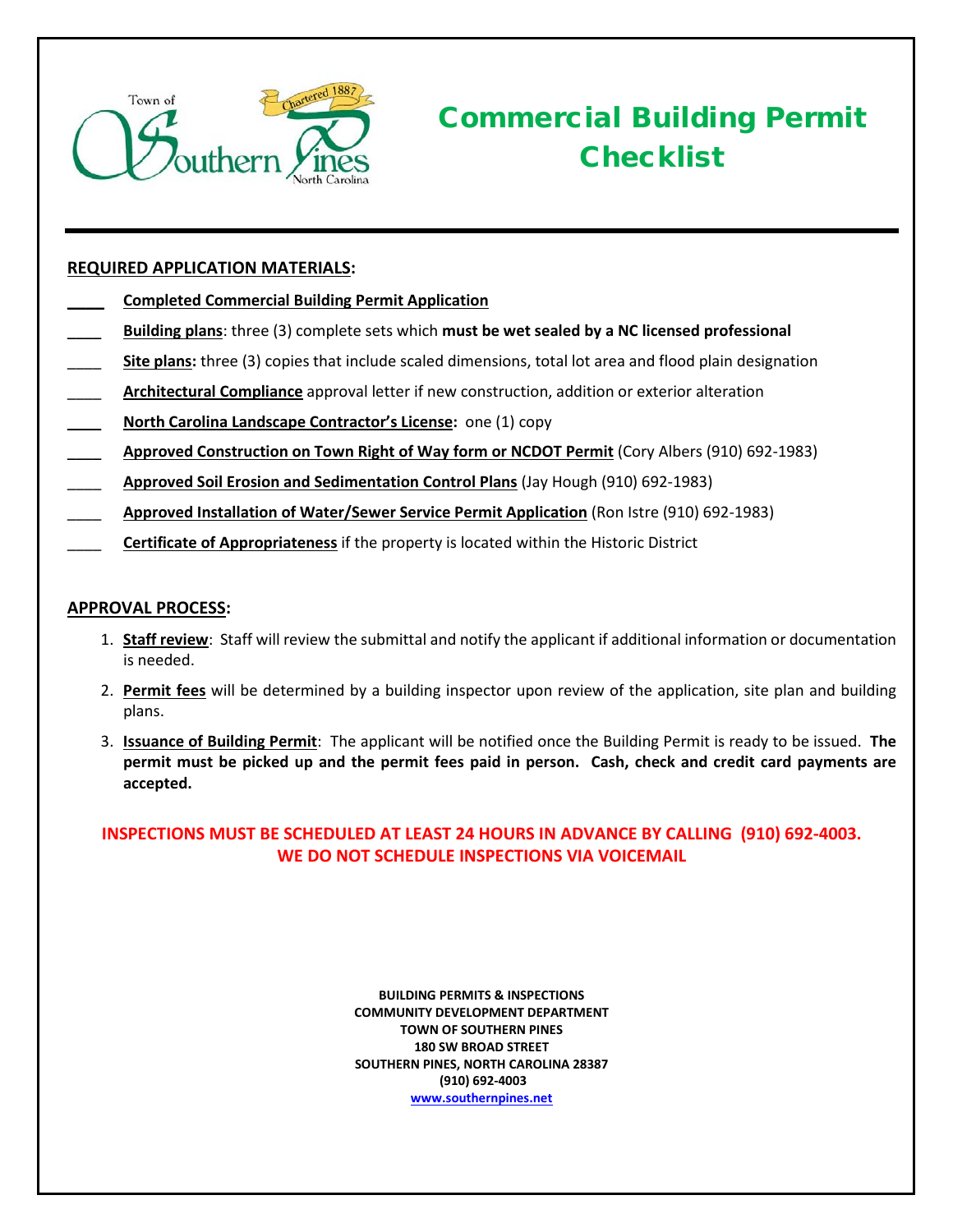

# Commercial Building Permit Application

## **Project Information:**

| Project Type: New: _____ Alteration: _____ Addition: _____ Demolition: _____ Relocation: ______ |                                    |                                       |
|-------------------------------------------------------------------------------------------------|------------------------------------|---------------------------------------|
| Type of Construction: Wood frame: Masonry: Masonry: 0ther: 1980 Monter: 2008 Masonry: 2008      |                                    |                                       |
| Proposed Use: _______________________________                                                   | Estimated Cost of Construction: \$ |                                       |
| Contractor (exactly as name appears on license):                                                |                                    |                                       |
|                                                                                                 |                                    | License No.: ________________________ |
|                                                                                                 |                                    |                                       |
|                                                                                                 |                                    |                                       |
|                                                                                                 |                                    | Signature of Applicant                |
| Subcontractors (exactly as name appears on license):                                            |                                    |                                       |
|                                                                                                 |                                    |                                       |
|                                                                                                 |                                    |                                       |
|                                                                                                 |                                    | License#: _____________________       |
|                                                                                                 |                                    |                                       |